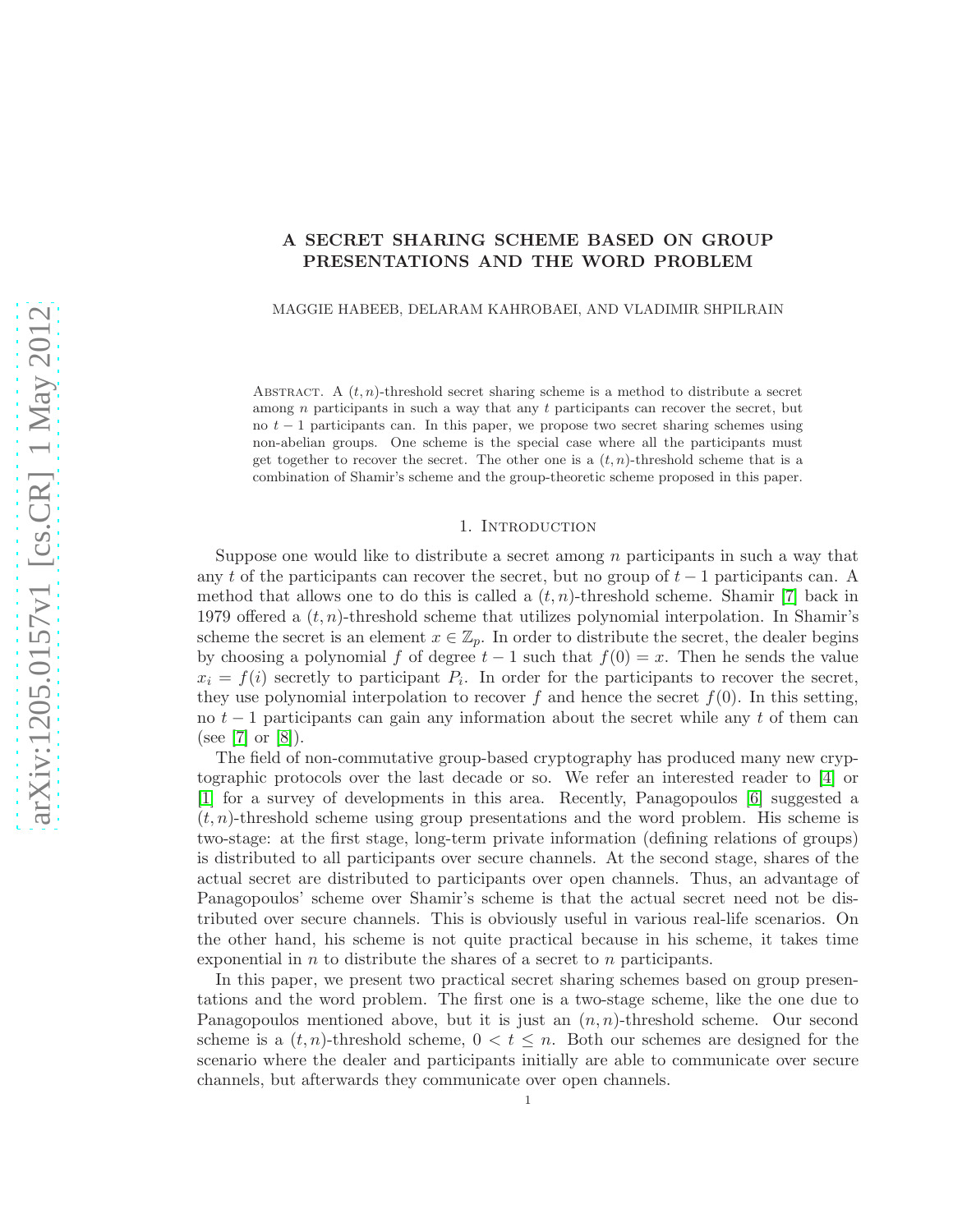We first consider the special (trivial) case where  $t = n$ ; that is, we propose a scheme in which all participants are needed to recover the secret. Then, we propose a hybrid scheme that combines Shamir's scheme and the idea of the  $(n, n)$ -threshold scheme we proposed. This combined scheme has the same distributed secret as Shamir's scheme does, but rather than sending  $f(i) = x_i$  over secure channels we send the integers in disguise, and then participants use group-theoretic methods to recover the integers. This scheme has the following useful advantages over Shamir's scheme:

- The actual secret need not be distributed over secure channels and, furthermore, once the long-term private information is distributed to all participants, several different secrets can be distributed without updating the long-term private information.
- While recovering the secret, participants do not have to reveal their shares to each other if they do not want to.

### 2. Very Brief Background on Group Theory

In this section, we give a minimum of information and notation from group theory necessary to understand our main Sections [3](#page-1-0) and [4.](#page-3-0) Further facts from group theory that are used, explicitly or implicitly, in this paper are collected in Sections [6](#page-4-0) and [7.](#page-5-0)

A free group  $F = F_m$  of rank m, generated by  $X = \{x_1, \ldots, x_m\}$ , is the set of all reduced words in the alphabet  $\{x_1^{\pm 1}, \ldots, x_m^{\pm 1}\}$ , where a word is called reduced if it does not have subwords of the form  $x_i x_i^{-1}$  or  $x_i^{-1} x_i$ .

Any m-generated group G is a factor group of  $F_m$  by some normal subgroup N. If there is a recursive (better yet, finite) set of elements  $\{r_1, \ldots, r_k, \ldots\}$  of N that generate N as a normal subgroup of  $F_m$ , then we use a compact description of G by generators and defining relators:

$$
G = \langle x_1, \ldots, x_m \mid r_1, \ldots, r_k, \ldots, \rangle
$$

and call  $\{x_1, \ldots, x_m\}$  generators of G, and  $\{r_1, \ldots, r_k, \ldots\}$  defining relators of G. Here "generate N as a normal subgroup of  $F_m$ " means that every element u of N can be written as a (finite) product of conjugates of relators  $r_i$ :  $u = \prod_k h_k^{-1}$  $k^{-1}r_{i_k}h_k.$ 

Given a presentation of a group  $G$  as above, the *word problem* for this presentation is: given a word  $w = w(x_1^{\pm 1}, \ldots, x_m^{\pm 1})$  in the generators of G, find out whether or not  $w \in N$ . (If  $w \in N$ , we say that  $w = 1$  in  $G$ .)

3. AN  $(n, n)$ -THRESHOLD SCHEME

<span id="page-1-0"></span>Suppose we would like the dealer to distribute a  $k$ -column  $C =$  $\sqrt{ }$  $\overline{1}$  $\begin{array}{c} c_1 \\ c_2 \\ \vdots \\ c_k \end{array}$  $\setminus$ consisting of 0's

and 1's among  $n$  participants in such a way that the vector can be retrieved only when all n participants cooperate. We begin by making a set of group generators  $X = \{x_1, \ldots, x_m\}$ public. The scheme is as follows:

(1) The dealer distributes over a secure channel to each participant  $P_j$  a set of words  $R_j$ in the alphabet  $X^{\pm 1} = \left\{ x_1^{\pm 1}, \ldots, x_m^{\pm 1} \right\}$  such that each group  $G_j = \langle x_1, \ldots, x_m | R_j \rangle$ has efficiently solvable word problem.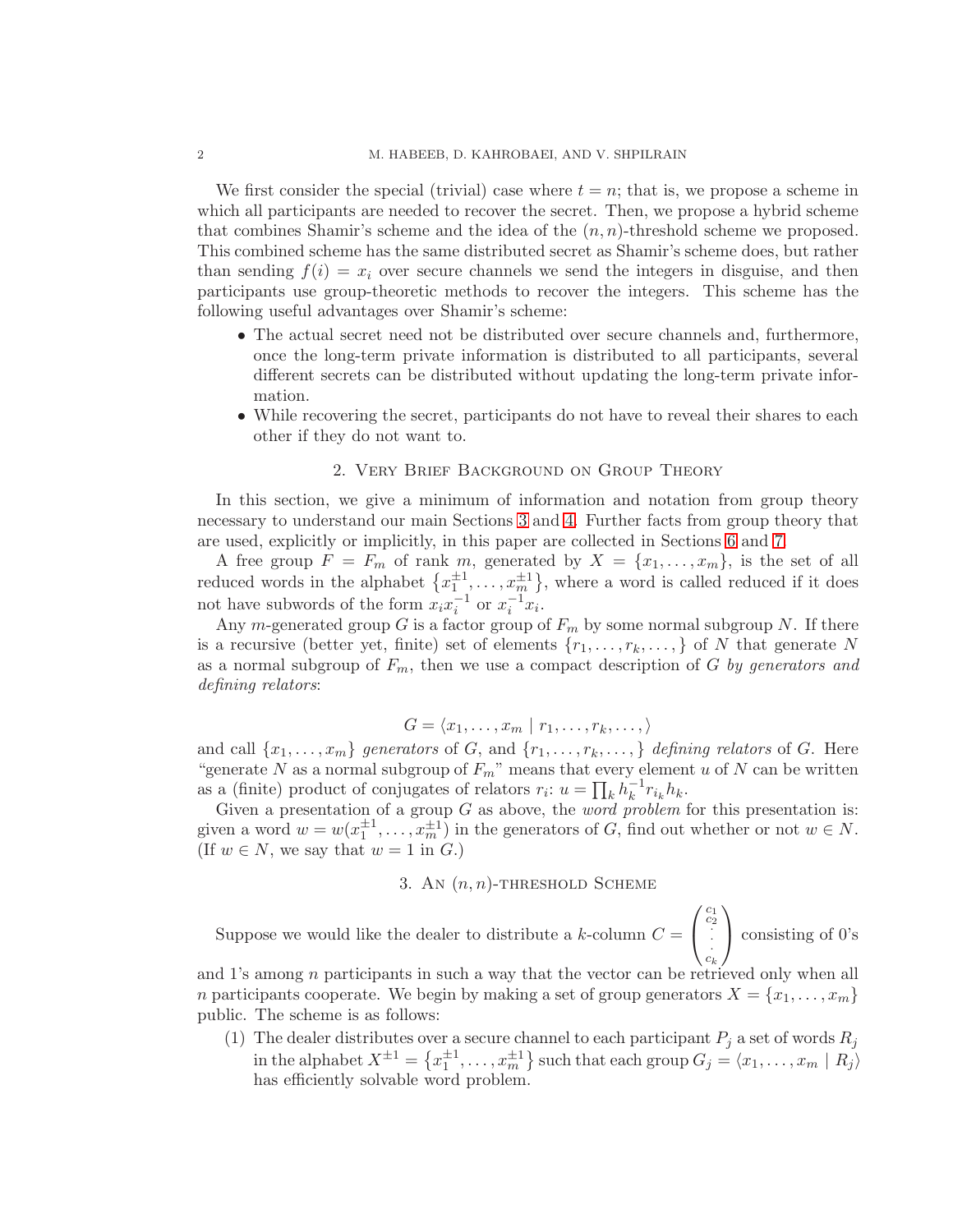- (2) The dealer splits the secret bit column C (the actual secret to be shared) into a sum  $C = \sum_{n=1}^{n}$  $C_j$  of n bit columns; these are secret shares to be distributed.
- $j=1$ (3) The dealer then distributes words  $w_{1j}, \ldots, w_{kj}$  in the generators  $x_1, \ldots, x_m$  over an open channel to each participant  $P_j$ ,  $1 \leq j \leq n$ . The words are chosen so that  $w_{ij} \neq 1$  in  $G_j$  if  $c_i = 0$  and  $w_{ij} = 1$  in  $G_j$  if  $c_i = 1$ .
- (4) Participant  $P_j$  then checks, for each i, whether the word  $w_{ij} = 1$  in  $G_j$  or not. After that, each participant  $P_j$  can make a column of 0's and 1's,  $C_j =$  $\sqrt{ }$  $\begin{array}{c} c_{1j} \\ c_{2j} \\ \vdots \\ c_{kj} \end{array}$  $\setminus$  $\vert$ ,

by setting  $c_{ij} = 1$  if  $w_{ij} = 1$  in  $G_j$  and 0 otherwise.

(5) The participants then construct the secret by forming the column vector  $C =$  $\sum_{n=1}^{\infty}$  $j=1$  $C_j$ , where the sum of the entries is taken modulo 2.

In Step (5) of the above protocol, the participants can use secure computation of a sum as proposed in [\[2\]](#page-7-5) if they do not want to reveal their individual column vectors, and therefore their individual secret shares, to each other. In order to implement the protocol to compute a secure sum, the participants should be able to communicate over secure channels with one another. These secure channels should be arranged in a circuit, say,  $P_1 \to P_2 \to \ldots \to P_n \to P_1$ . Then the protocol to compute a secure sum is as follows:

- (1)  $P_1$  begins the process by choosing a random column vector  $N_1$ . He then sends to  $P_2$  the sum  $N_1 + C_1$ .
- (2) Each  $P_i$ , for  $2 \leq i \leq n-1$ , does the following. Upon receiving a column vector C from participant  $P_{i-1}$ , each participant  $P_i$  chooses a random column vector  $N_i$ and adds  $N_i + C_i$  to C and sends the result to  $P_{i+1}$ .
- (3) Participant  $P_n$  chooses a random column vector  $N_n$  and adds  $N_n + C_n$  to the column he has received from  $P_{n-1}$  and sends the result to  $P_1$ . Now  $P_1$  has the column vector  $\sum_{n=1}^n$  $i=1$  $(N_i + C_i).$
- (4) Participant  $P_1$  subtracts  $N_1$  from what he got from  $P_n$ ; the result now is the sum  $S = \sum_{1 \leq i \leq k} C_i + \sum_{2 \leq i \leq k} N_i$ . (This step is needed for  $P_1$  to preserve privacy of his  $N_1$ , and therefore of his  $C_1$ , since  $P_2$  knows  $N_1 + C_1$ .) Then  $P_1$  broadcasts S to other participants.
- (5) The participants then pool together to recover the secret. They do this by each subtracting his random column vector  $N_i$ ,  $2 \le i \le n$ , from S.

Thus, by using  $n$  secure channels between the participants, the participants are able to compute a secure sum in this secret sharing scheme. For more on the computation of a secure sum see [\[2\]](#page-7-5).

3.1. **Efficiency.** We note that the dealer can efficiently build a word  $w$  in the normal closure of  $R_i$  as a product of arbitrary conjugates of elements of  $R_i$ , so that  $w = 1$  in  $G_i$ . Furthermore, if  $G_i$  is a *small cancellation group* (see our Section [6\)](#page-4-0), then it is also easy to build a word w such that  $w \neq 1$  in  $G_i$ : it is sufficient to take care that w does not

 $\overline{1}$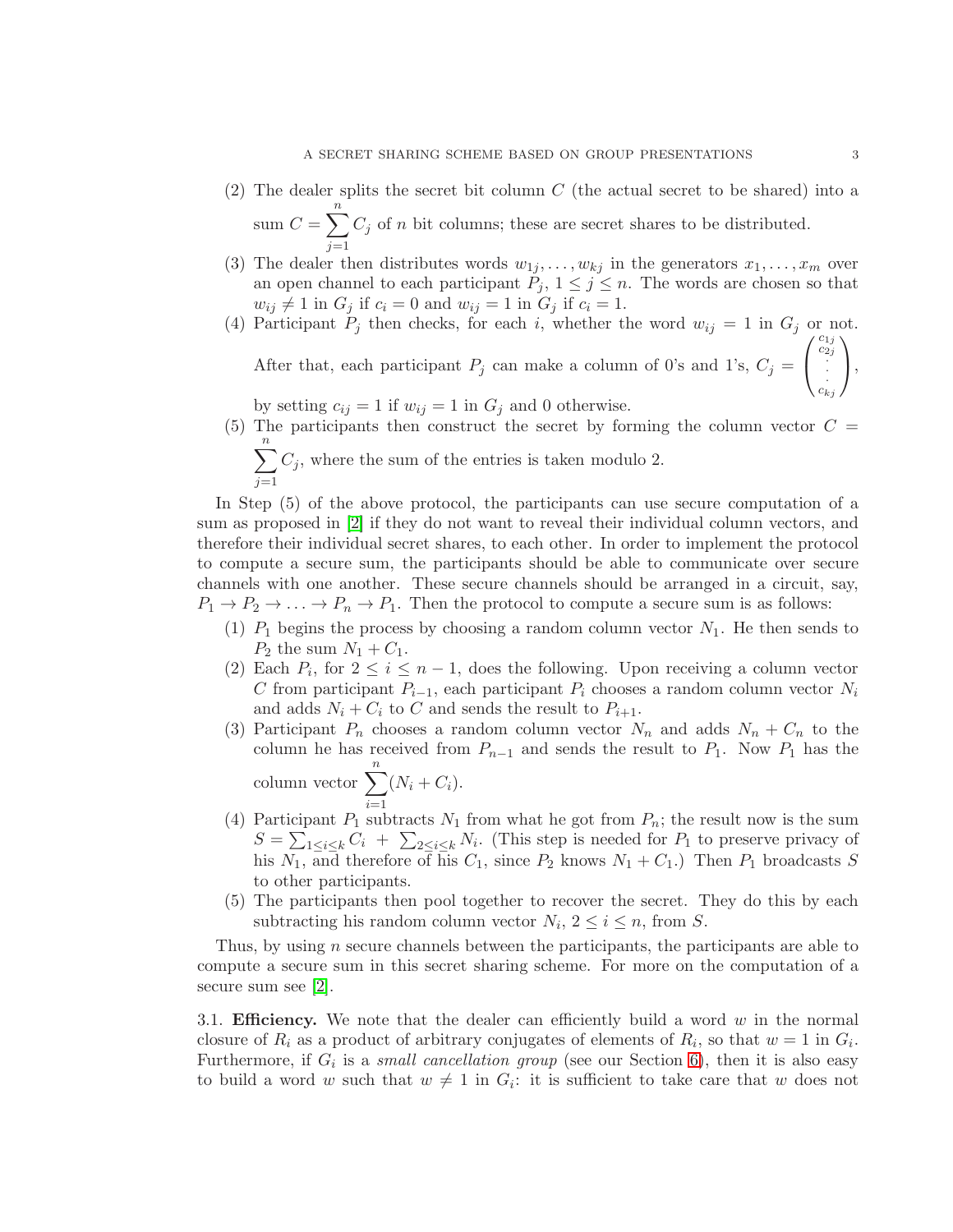have more than half of any cyclic permutation of any element of  $R_i$  as a subword. See our Section [6](#page-4-0) for more details. Finally, we note that in small cancellation groups (these are the platform groups that we propose in this paper), the word problem has a very efficient solution, namely, given a word  $w$  in the generators of a small cancellation group  $G$ , one can determine, in linear time in the length of w, whether or not  $w = 1$  in G.

# 4. A  $(t, n)$ -THRESHOLD SCHEME

<span id="page-3-0"></span>Here we propose a scheme that combines Shamir's idea with our scheme in Section [3.](#page-1-0) As in Shamir's scheme, the secret is an element  $x \in \mathbb{Z}_p$ , and the dealer chooses a polynomial f of degree  $t-1$  such that  $f(0) = x$ . In addition the dealer determines integers  $y_i = f(i)$ mod p) that are to be distributed to participants  $P_i$ ,  $1 \leq i \leq n$ . A set of group generators  ${x_1, \ldots, x_m}$  is made public. We assume here that all integers x and  $y_i$  can be written as k-bit columns. Then the scheme is as follows.

- (1) The dealer distributes over a secure channel to each participant  $P_i$  a set of relators  $R_j$  such that each group  $G_j = \langle x_1, \ldots, x_m | R_j \rangle$  has efficiently solvable word problem.
- (2) The dealer then distributes over open channels  $k$ -columns

$$
b_j = \begin{pmatrix} b_{1j} \\ b_{2j} \\ \vdots \\ b_{kj} \end{pmatrix}, 1 \le j \le n, \text{ of words in } x_1, \dots, x_m \text{ to each participant. The words}
$$

 $b_{ij}$  are chosen so that, after replacing them by bits (as usual, "1" if  $b_{ij} = 1$  in the group  $G_j$  and "0" otherwise), the resulting bit column represents the integer  $y_j$ .

- (3) Participant  $P_i$  then checks, for each word  $b_{ij}$ , whether or not  $b_{ij} = 1$  in his/her group  $G_j$ , thus obtaining a binary representation of the number  $y_j$ , and therefore recovering  $y_i$ .
- (4) Each participant now has a point  $f(i) = y_i$  of the polynomial. Using polynomial interpolation, any t participants can now recover the polynomial  $f$ , and hence the secret  $x = f(0)$ .

If  $t \geq 3$ , then the last step of this protocol can be arranged in such a way that participants do not have to reveal their individual shares  $y_i$  to each other if they do not want to. Indeed, from the Lagrange interpolation formula we see that

$$
f(0) = \sum_{i=1}^{t} y_i \prod_{1 \le j \le t, \ j \ne i} \frac{-j}{i-j}.
$$

Thus,  $f(0)$  is a linear combination of private  $y_i$  with publicly known coefficients  $c_i =$  $\prod_{1\leq j\leq t,j\neq i}$  $-i$  $\frac{-j}{i-j}$ . If  $t \geq 3$ , then this linear combination can be computed without revealing  $y_i$ , the same way the sum of private numbers was computed in our Section [3.](#page-1-0)

In the special case  $t = 2$ , this yields an interesting problem. Note that in the original Shamir's scheme, pairs  $(i, f(i))$  of coordinates are sent to participants over secure channels, so that the second coordinates are private, whereas the first coordinates are essentially public because they just correspond to participants' numbers in an ordering that could be publicly known. This, however, does not have to be the case, i.e., the first coordinates can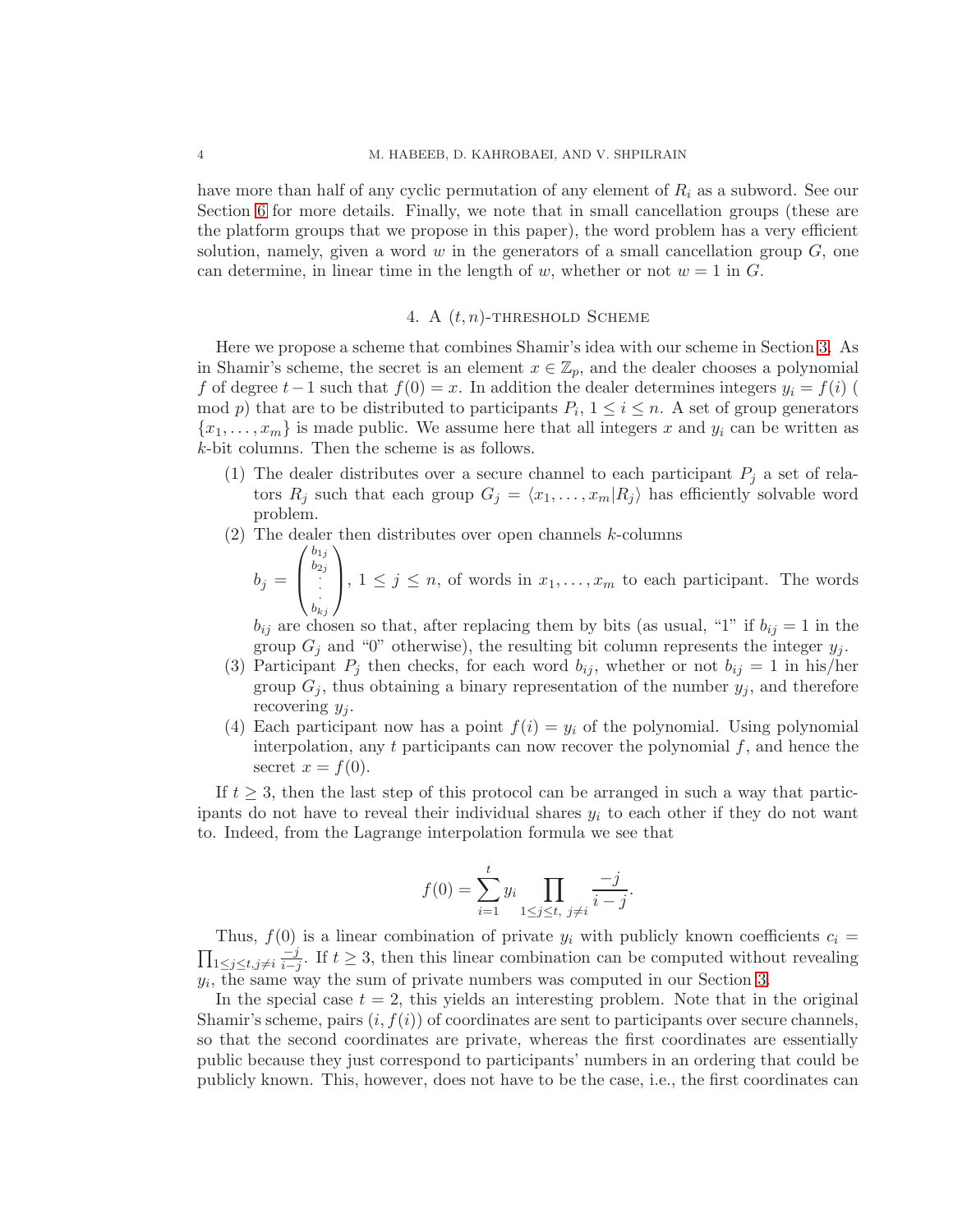be made private, too, so that the dealer sends private points  $(x_i, f(x_i))$  to participants. Then, for  $t = 2$ , we have the following problem of independent interest:

**Problem 1.** Given that two participants,  $P_1$  and  $P_2$ , each has a point  $(x_i, y_i)$  in the plane, is it possible for them to exchange information in such a way that at the end, they both can recover an equation of the line connecting their two points, but neither of them can recover precise coordinates of the other participant's point?

# 5. Why Use Groups?

One might ask a natural question at this point: "What is the advantage of using groups in this scheme? Why not use just sets of elements  $R_i$  as long-term secrets, and then distribute elements  $w_{ij}$  that either match some elements of  $R_j$  or not?" The disadvantage of this procedure is that it will eventually compromise the secrecy of  $R_i$  because matching elements will have to be repeated sooner or later. On the other hand, there are infinitely many different words that are equal to 1 in a given group G. For example, if  $w = 1$  in G, then also  $\prod_i h_i^{-1}wh_i = 1$  for any words  $h_i$ . Thus, the dealer can send as many words  $w_{ij} = 1$  in G to the participants as he likes, without having to repeat any word or update the relators  $R_i$ .

The question that still remains is whether some information about relators  $R_i$  may be leaked, even though the words distributed over open channels will never match any words in  $R_j$ . This is an interesting question of group theory; we address it, to some extent, in our Section [7.](#page-5-0)

### 6. Platform Group

<span id="page-4-0"></span>In order for our scheme to be practical, we need each participant to have a finite presentation of a group with efficiently solvable word problem. Here we suggest small cancellation groups as a platform for the protocol. For more information on small cancellation groups see e.g. [\[3\]](#page-7-6).

Let  $F(X)$  be the free group on generators  $X = \{x_1, \ldots, x_n\}$ . A word  $w(x_1, \ldots, x_n)$  $x_{i_1}^{\epsilon_1}$  $\epsilon_{i_1}^{\epsilon_1} \cdots x_{i_n}^{\epsilon_n}$ , where  $\epsilon_i = \pm 1$  for  $1 \leq i \leq n$ , is called *cyclically reduced* if it is a reduced word and  $x_{i_1}^{\epsilon_1}$  $\frac{\epsilon_1}{i_1} \neq x_{i_n}^{-\epsilon_n}$  $\frac{-\epsilon_n}{i_n}$ .

A set R containing cyclically reduced words is called *symmetrized* if it is closed under taking cyclic permutations and inverses. Given a set R of relators, a non-empty word  $w \in F(X)$  is called a piece if there are two distinct relators  $r_1, r_2 \in R$  such that w is an initial segment of both  $r_1$  and  $r_2$ ; that is,  $r_1 = wv_1$  and  $r_2 = wv_2$  for some  $v_1, v_2 \in F(X)$ and there is no cancellation between w and  $v_1$  or w and  $v_2$ .

In the definition below,  $|w|$  denotes the lexicographic length of a word w.

**Definition 1.** Let R be a symmetrized set of relators, and let  $0 < \lambda < 1$ . A group  $G = \langle X; R \rangle$  with the set X of generators and the set R of relators is said to satisfy the small cancellation condition  $C'(\lambda)$  if for every  $r \in R$  such that  $r = wv$  and w is a piece, one has  $|w| < \lambda |r|$ . In this case, we say that G belongs to the class  $C'(\lambda)$ .

We propose groups that satisfy the small cancellation property because groups in the class  $\vec{C'}(\frac{1}{6})$  $\frac{1}{6}$ ) have the word problem efficiently solvable by Dehn's algorithm. The algorithm is straightforward: given a word  $w$ , look for a subword of  $w$  which is a piece of a relator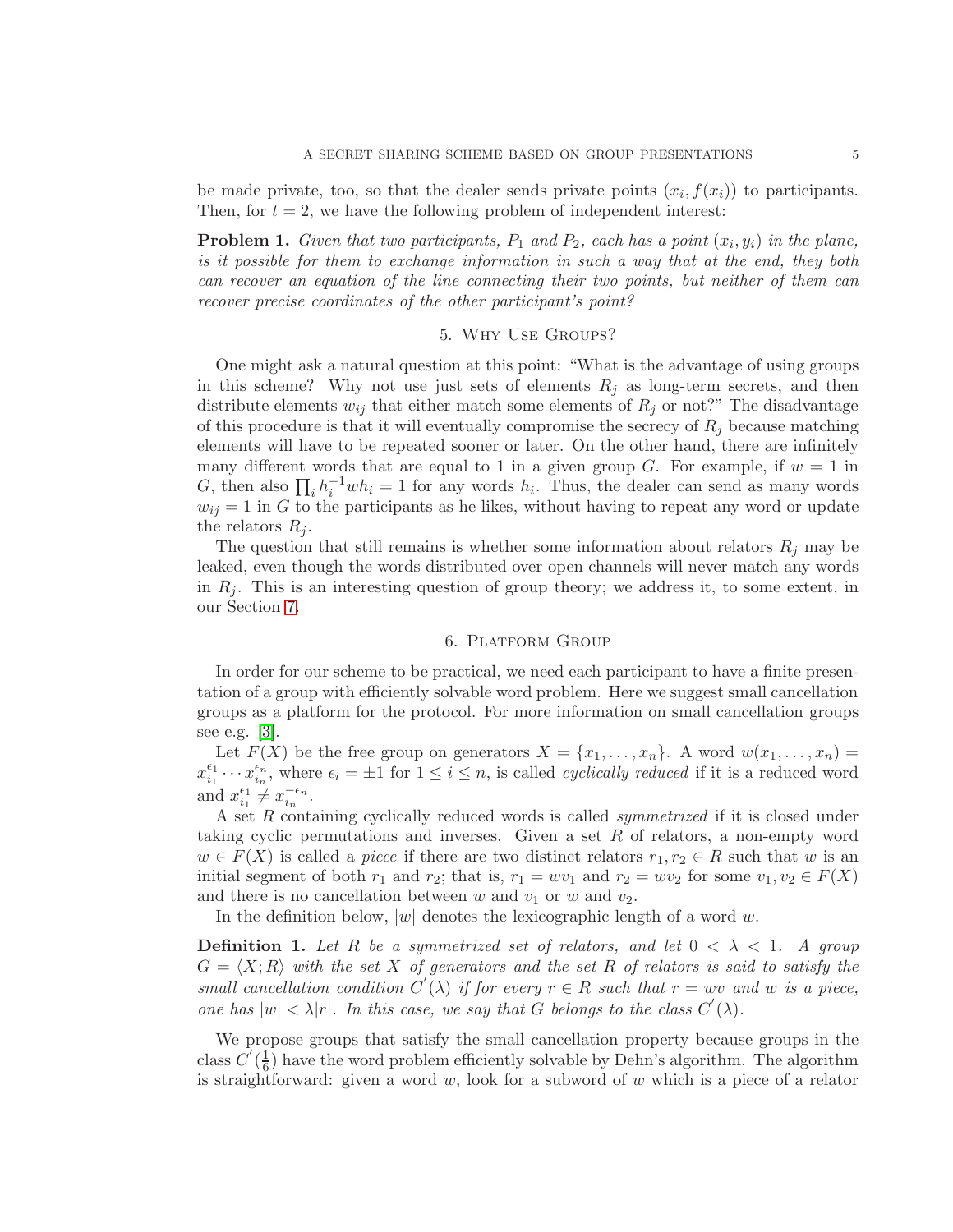from R of length more than a half of the length of the whole relator. If no such piece exists, then  $w \neq 1$  in G. If there is such a piece, say u, then  $r = uv$  for some  $r \in R$ , where the length of v is smaller than the length of u. Replace the subword u by  $v^{-1}$  in w, and the length of the resulting word will become smaller than that of  $w$ . Thus, the algorithm must terminate in at most  $|w|$  steps. This (original) Dehn's algorithm is therefore easily seen to have at most quadratic time complexity with respect to the length of  $w$ . We note that there is a slightly more elaborate version of Dehn's algorithm that has linear time complexity.

We also note that a generic finitely presented group is a small cancellation group (see e.g. [\[5\]](#page-7-7)); this means, a randomly selected set of relators will define a small cancellation group with overwhelming probability. Therefore, to randomly select a small cancellation group, the dealer in our scheme can just take a few random words of length  $> 6$  and check whether the corresponding symmetrized set satisfies the condition for  $C'(\frac{1}{6})$  $\frac{1}{6}$ ). If not, then repeat.

#### 7. Tietze transformations: elementary isomorphisms

<span id="page-5-0"></span>This section is somewhat more technical than the previous ones. Our goal here is to show how to break long defining relators in a given group presentation into short pieces by using simple isomorphism-preserving transformations. This is useful because in a small cancellation presentation (see our Section [6\)](#page-4-0) defining relators tend to be long and, moreover, a word that is equal to 1 in a presentation like that should contain a subword which is a piece of a defining relator of length more than a half of the length of the whole relator. Therefore, exposing sufficiently many words that are equal to 1 in a given presentation may leak information about defining relators. On the other hand, if all defining relators are short (of length 3, say), a word that is equal to 1 in such a presentation is indistinguishable from random.

Long time ago, Tietze introduced isomorphism-preserving elementary transformations that can be applied to groups presented by generators and defining relators (see e.g. [\[3\]](#page-7-6)). They are of the following types.

- (T1): Introducing a new generator: Replace  $\langle x_1, x_2, \ldots | r_1, r_2, \ldots \rangle$  by
- $\langle y, x_1, x_2, \dots | ys^{-1}, r_1, r_2, \dots \rangle$ , where  $s = s(x_1, x_2, \dots)$  is an arbitrary word in the generators  $x_1, x_2, \ldots$ .
- (T2): Canceling a generator (this is the converse of  $(T1)$ ): If we have a presentation of the form  $\langle y, x_1, x_2, \ldots | q, r_1, r_2, \ldots \rangle$ , where q is of the form  $ys^{-1}$ , and  $s, r_1, r_2, \ldots$ are in the group generated by  $x_1, x_2, \ldots$ , replace this presentation by  $\langle x_1, x_2, \ldots |$  $r_1, r_2, \ldots$ ).
- (T3): Applying an automorphism: Apply an automorphism of the free group generated by  $x_1, x_2, \ldots$  to all the relators  $r_1, r_2, \ldots$ .
- (T4): Changing defining relators: Replace the set  $r_1, r_2, \ldots$  of defining relators by another set  $r'_1, r'_2, \ldots$  with the same normal closure. That means, each of  $r'_1, r'_2, \ldots$ should belong to the normal subgroup generated by  $r_1, r_2, \ldots$ , and vice versa.

Tietze has proved (see e.g. [\[3\]](#page-7-6)) that two groups  $\langle x_1, x_2, \ldots | r_1, r_2, \ldots \rangle$  and  $\langle x_1, x_2, \ldots | r_1, r_2, \ldots \rangle$  $s_1, s_2, \ldots$  are isomorphic if and only if one can get from one of the presentations to the other by a sequence of transformations  $(T1)$ – $(T4)$ .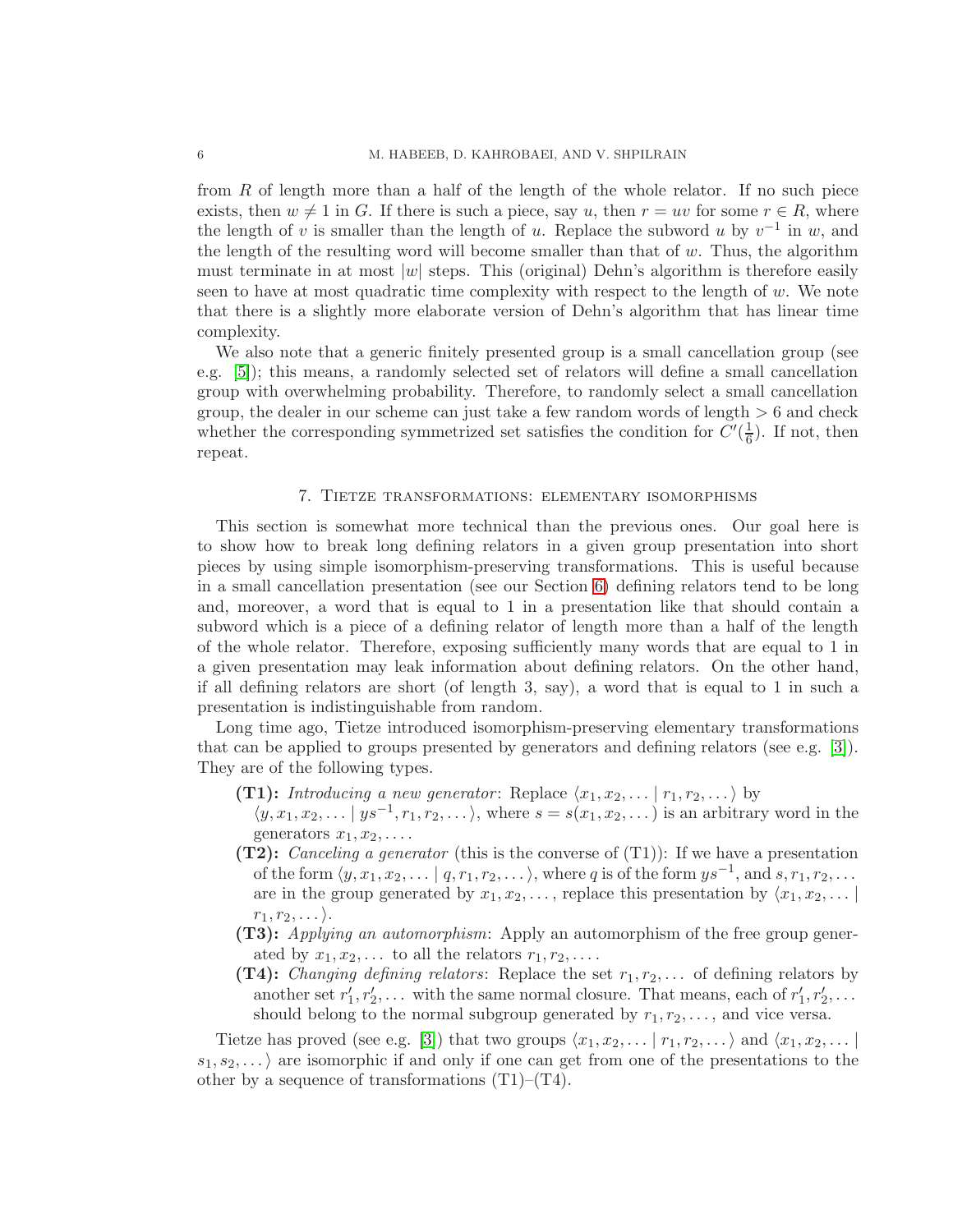For each Tietze transformation of the types  $(T1)$ – $(T3)$ , it is easy to obtain an explicit isomorphism (as a mapping on generators) and its inverse. For a Tietze transformation of the type  $(T4)$ , the isomorphism is just the identity map. We would like here to make Tietze transformations of the type (T4) recursive, because a priori it is not clear how one can actually apply these transformations. Thus, we are going to use the following recursive version of (T4):

(T4') In the set  $r_1, r_2, \ldots$ , replace some  $r_i$  by one of the:  $r_i^{-1}$ ,  $r_i r_j$ ,  $r_i r_j^{-1}$ ,  $r_j r_i$ ,  $r_j r_i^{-1}$ ,  $x_k^{-1}$  $\overline{k}^1 r_i x_k, x_k r_i x_k^{-1}$  $\overline{k}^1$ , where  $j \neq i$ , and k is arbitrary.

Now we explain how the dealer can break down given defining relators into short pieces. More specifically, he can replace a given presentation by an isomorphic presentation where all defining relators have length at most 3. This is easily achieved by applying transformations (T1) and (T4'), as follows. Let  $\Gamma$  be a presentation  $\langle x_1, \ldots, x_k; r_1, \ldots, r_m \rangle$ . We are going to obtain a different, isomorphic, presentation by using Tietze transformations of types (T1). Specifically, let, say,  $r_1 = x_i x_j u$ ,  $1 \leq i, j \leq k$ . We introduce a new generator  $x_{k+1}$  and a new relator  $r_{m+1} = x_{k+1}^{-1} x_i x_j$ . The presentation

 $\langle x_1, \ldots, x_k, x_{k+1}; r_1, \ldots, r_m, r_{m+1} \rangle$  is obviously isomorphic to Γ. Now if we replace  $r_1$  with  $r'_1 = x_{k+1}u$ , then the presentation  $\langle x_1, \ldots, x_k, x_{k+1}; r'_1, \ldots, r_m, r_{m+1} \rangle$  will again be isomorphic to Γ, but now the length of one of the defining relators  $(r_1)$  has decreased by 1. Continuing in this manner, one can eventually obtain a presentation where all relators have length at most 3, at the expense of introducing more generators.

We conclude this section with a simple example, just to illustrate how Tietze transformations can be used to cut relators into pieces. In this example, we start with a presentation having two relators of length 5 in 3 generators, and end up with a presentation having 5 relators of length 3 in 6 generators. The symbol ∼= below means "is isomorphic to".

Example.  $\langle x_1, x_2, x_3 | x_1^2 x_2^3, x_1 x_2^2 x_1^{-1} x_3 \rangle \cong \langle x_1, x_2, x_3, x_4 | x_4 = x_1^2, x_4 x_2^3, x_1 x_2^2 x_1^{-1} x_3 \rangle$  $\cong \langle x_1, x_2, x_3, x_4, x_5 \mid x_5 = x_1 x_2^2, x_4 = x_1^2, x_4 x_2^3, x_5 x_1^{-1} x_3 \rangle$  $\cong \langle x_1, x_2, x_3, x_4, x_5, x_6 \mid x_5 = x_1x_2^2, x_4 = x_1^2, x_6 = x_4x_2, x_6x_2^2, x_5x_1^{-1}x_3 \rangle.$ 

We note that this procedure of breaking relators into pieces of length 3 increases the total length of relators by at most the factor of 2.

### 8. Conclusions

We have proposed a two-stage  $(t, n)$ -threshold secret sharing scheme where long-term secrets are distributed to participants over secure channels, and then shares of the actual secret can be distributed over open channels.

Our scheme has the same distributed secret as Shamir's scheme does, but rather than sending shares of a secret over secure channels, we send the integers in disguise (as tuples of words in a public alphabet) over open channels, and then participants use group-theoretic methods to recover the integers. This scheme has the following useful advantages over Shamir's original scheme:

• The actual secret need not be distributed over secure channels and, furthermore, once the long-term private information is distributed to all participants (over secure